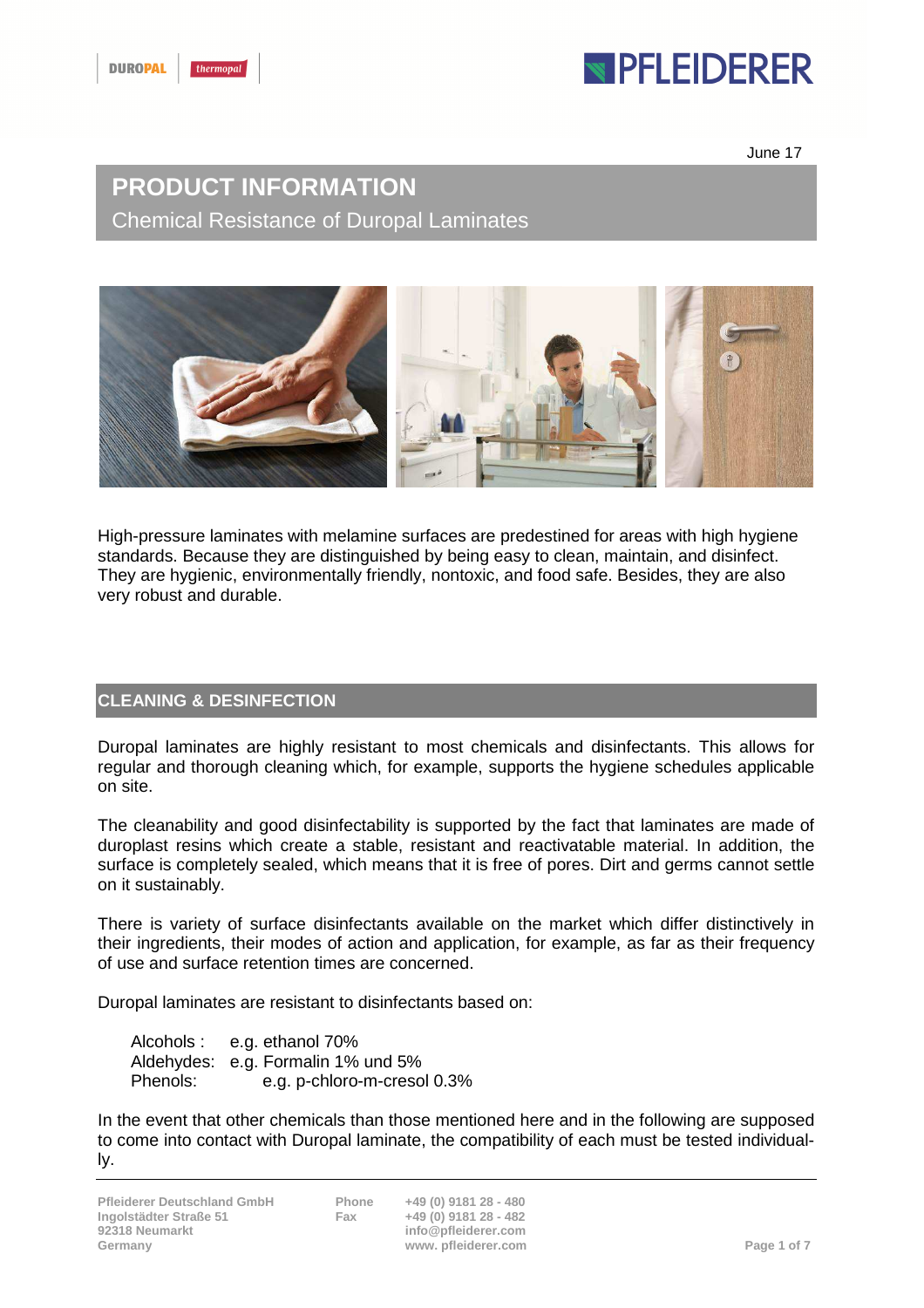# **NPFLEIDERER**

June 17

### **STAIN RESISTANCE ACC. TO EN 438:2016**

The applicable product specification for high-pressure laminates describes the method according to which the properties stain resistance of laminate surfaces are tested by means of an exposure various substances. The surface is brought into contact with substances which they might be exposed to in daily use. The duration and conditions of this contact is specifically defined for each single substance.

#### Table 1:

| <b>Stain-producing substances</b>                                                                                                                                                                                                                                                                                                              |                                                                                                                                                                                                                                                                                                                                 | <b>Exposure</b><br>time |
|------------------------------------------------------------------------------------------------------------------------------------------------------------------------------------------------------------------------------------------------------------------------------------------------------------------------------------------------|---------------------------------------------------------------------------------------------------------------------------------------------------------------------------------------------------------------------------------------------------------------------------------------------------------------------------------|-------------------------|
| Group 1<br>• Acetone<br>• Other organic solvents<br>• Toothpaste<br>• Hand cream<br>$\bullet$ Urine<br>• Alcoholic beverages<br>• Natural fruit and vegetable juices<br>• Lemonade and fruit drinks<br>• Meats and sausages<br>• Animal and vegetable fats and oils<br>$\bullet$ Water<br>• Yeast suspension in water                          | • Salt (NaCl) solutions<br>• Mustard<br>• Lyes, soap solutions<br>• Cleaning solution consisting of:<br>• 23 % dodecylbenzene sulfonate<br>• 10 % alkyl aryl polyglycol ether<br>$\bullet$ 67 % water<br>• Commercial disinfectants<br>• Stain or paint removers based on or-<br>ganic solvents<br>• Citric acid (10% solution) | 16h                     |
| Group <sub>2</sub><br>• Coffee (120g of coffee per litre of water)<br>• Black tea (9g of tea per litre of water)<br>• Milk (all types)<br>• Cola beverages<br>• Wine vinegar<br>• Alkaline-based cleaning agents (to 10% concen-<br>tration with water)<br>• Hydrogen peroxide (3% solution)                                                   | • Ammonia (10% solution of commercial<br>concentrate)<br>• Nail varnish<br>• Nail varnish remover<br>$\bullet$ Lipstick<br>• Water colours<br>• Laundry marking inks<br>· Ball point inks                                                                                                                                       | 16h                     |
| Group 3<br>· Sodium hydroxide (25% solution)<br>• Hydrogen peroxide (30% solution)<br>• Concentrated vinegar (30% acetic acid)<br>• Bleaching agents and sanitary cleaners contain-<br>ing them<br>• Hydrochloric acid based cleaning agents<br>(≤ 3% HCl)<br>• Acid-based metal cleaners<br>• Iodine<br>• Hair colouring and bleaching agents | • Shoe polish<br>• Boric acid<br>• Lacquers and adhesives (except fast<br>curing materials)<br>• Amidosulfonic acid descaling agents<br>(< 10% solution)<br>• Mercurochrome® (2,7-dibromo-4-<br>hydroxymercurifluoresein, disodium<br>salt)<br>• Acetonitrile<br>· Trifluoroacetic acid (TFA)                                   | $10 \text{ min}$        |

**92318 Neumarkt info@pfleiderer.com**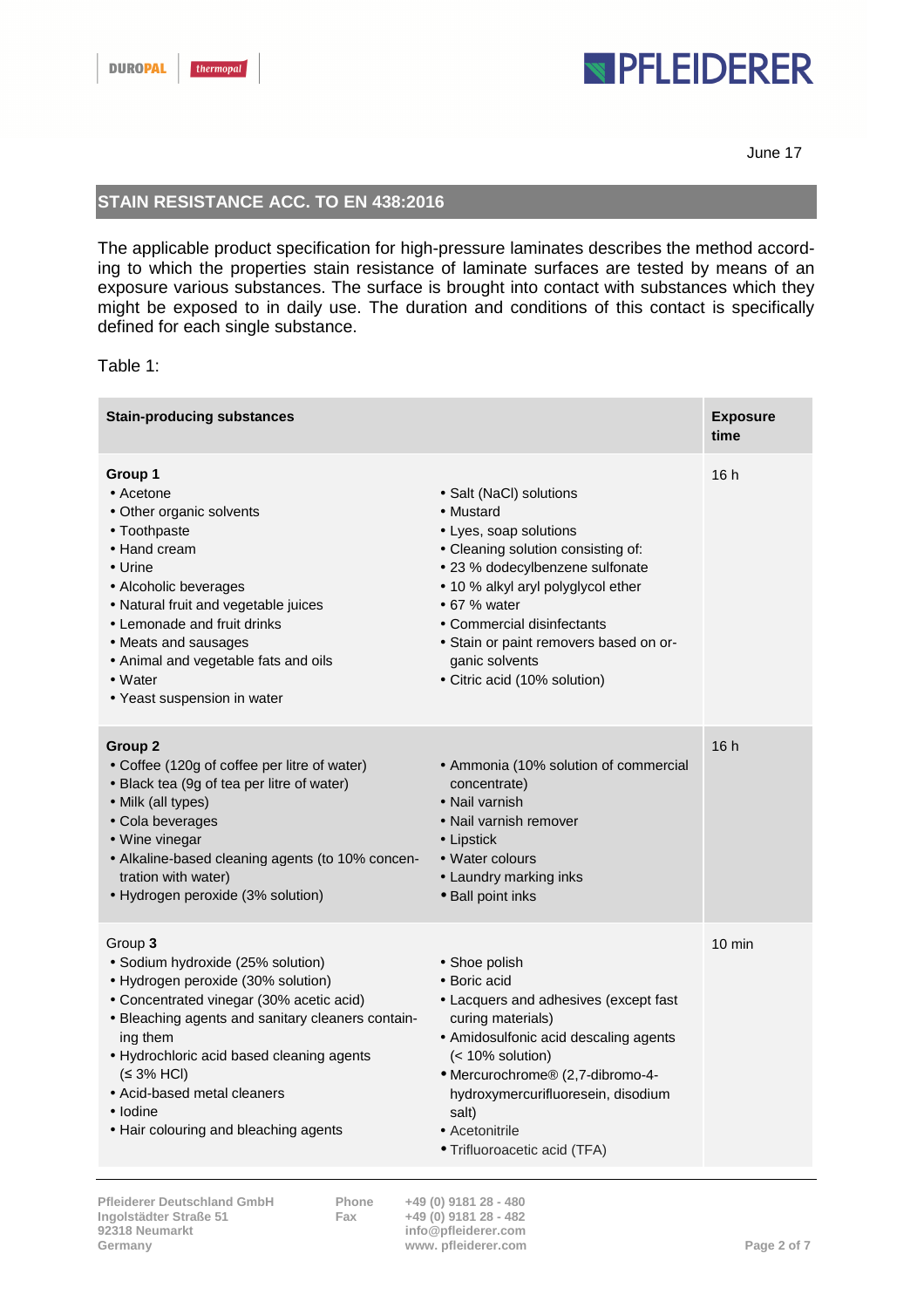



June 17

At the end of the exposure time the laminate surface is washed off and examined for traces that remain on the surface:

- Grade 5: No visible damage/alteration.
- Grade 4: Minor alteration/damage of gloss level and/or color which is only visible under certain viewing angles.
- Grade 3: Moderate alteration/damage of gloss level and/or color.
- Grade 2: Significant alteration/damage of gloss level and/or color.
- Grade 1: Surface alteration/damage and/or blistering.

Please refer to the respective technical data sheet in order to look up the grade of stain resistance that applies to a specific Duropal product.

#### **CHEMICAL RESISTANCE**

Application in laboratory settings puts high demands on the resistance of surfaces, as the latter often come into direct contact with a great diversity of chemical substances.

Duropal laminates are resistant to organic solvents. Cleaners like acetone and substances like vinegar, coffee and blood do not leave any residues on the surface. Neither can diluted alkali or acid solutions harm the laminate surface if the permissible exposure times are observed. However, caution is advised in case of strong dyes or strong oxidizing agents.

As the properties and the composition of chemicals may not always be known, it is categorically advisable to remove chemical substances from the decorative laminate surface without delay.

The substances mentioned in Table 2 do not cause any damage to melamine surfaces even after a prolonged exposure time (16 hours):

Table 2:

| Substances not causing any alteration on laminate surfaces                   |                                                         |  |
|------------------------------------------------------------------------------|---------------------------------------------------------|--|
| A                                                                            | Amides RCONH <sub>2</sub>                               |  |
| Acetic acid $CH3COOH$                                                        | Amines (any)                                            |  |
| Acetic acid ethyl ester $CH3COOC2H5$                                         | Ammonia NH <sub>4</sub> OH                              |  |
| Acetic acid iso-amyl ester CH <sub>3</sub> COOC <sub>5</sub> H <sub>11</sub> | Ammonium chloride NH <sub>4</sub> CL                    |  |
| Acetone $CH3COCH3$                                                           | Ammonium sulphate $(NH_4)$ <sub>2</sub> SO <sub>4</sub> |  |
| Alcoholic beverages ROH                                                      | Ammonium thiocyanate NH <sub>4</sub> SCN                |  |
| Alcohols (any) ROH                                                           | Amyl acetate $CH3COOC5H11$                              |  |
| Aldehydes RCHO                                                               | Amyl alcohol $C_5H_{11}OH$                              |  |
| Alum solution $KAI(SO4)3$                                                    | A-naphthole $C_{10}H_7OH$                               |  |
| Aluminium sulphate $\text{Al}_2(\text{SO}_4)_3$                              | A-naphthylamine $C_{10}H_7NH_2$                         |  |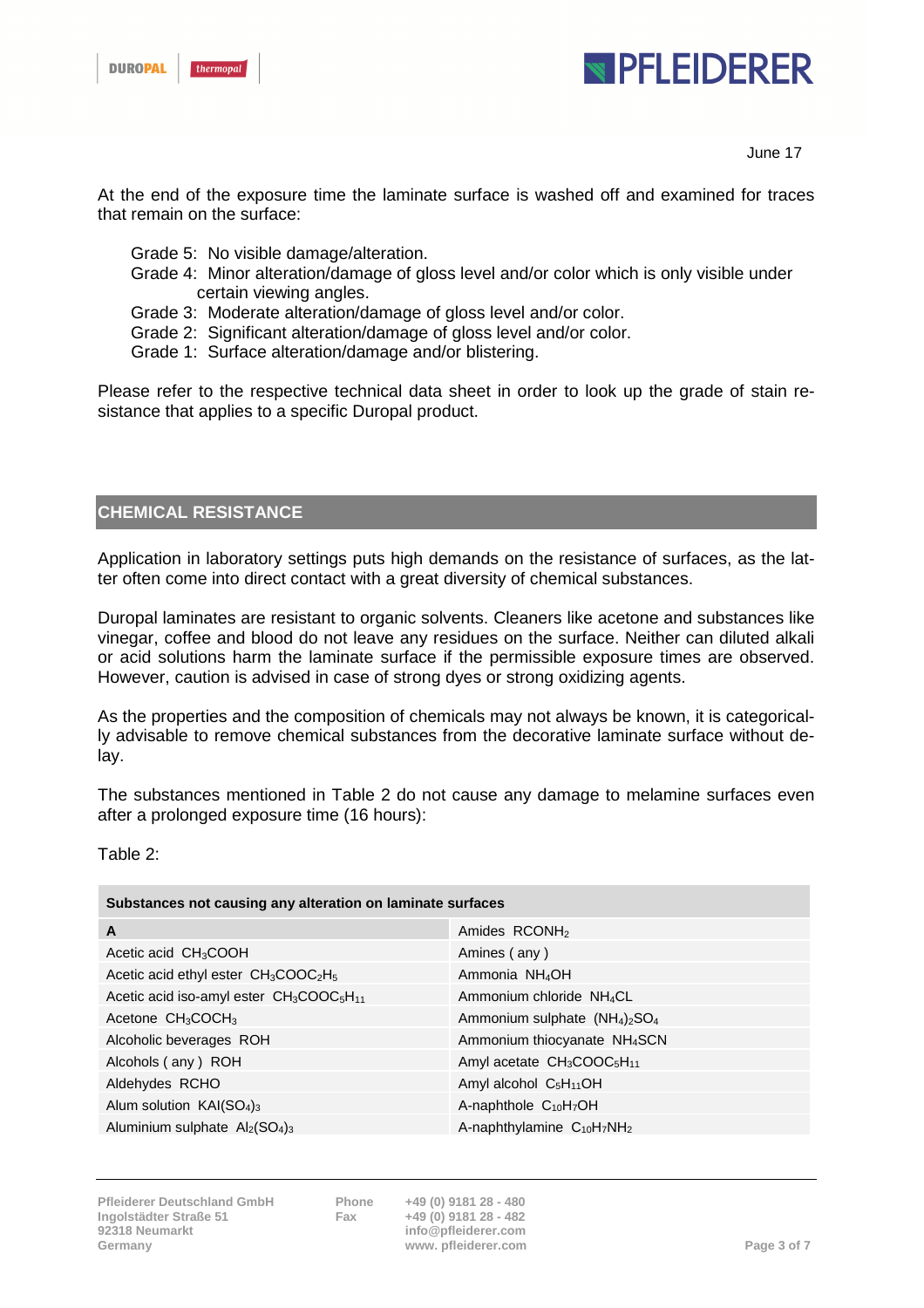# **NPFLEIDERER**

June 17

| Arabinose $C_5H_{10}O_5$                                         | Fructose/Galactose $C_6H_{12}O_6$                    |
|------------------------------------------------------------------|------------------------------------------------------|
| Ascorbic acid $C_6H_8O_6$                                        | G                                                    |
| Asparagine $C_4H_8O_3N_2$                                        | Gelatin                                              |
| Aspartic acid C <sub>4</sub> H <sub>7</sub> O <sub>4</sub> N     | Glacial acetic acid CH <sub>3</sub> COOH             |
| B                                                                | Glucose $C_6H_{12}O_6$                               |
| Barium chloride BaCl2                                            | Glycerine CH <sub>2</sub> OH CHOH CH <sub>2</sub> OH |
| Barium sulphate BaSO <sub>4</sub>                                | Glycocoll NH <sub>2</sub> CH <sub>2</sub> COOH       |
| Benzaldehyde C <sub>6</sub> H <sub>5</sub> CHO                   | Glycol (any) HOCH <sub>2</sub> CH <sub>2</sub> OH    |
| Benzene $C_6H_6$                                                 | Graphite (carbon) C                                  |
| Benzidine $NH_2C_6H_4C_6H_4NH_2$                                 | Gypsum CaSO <sub>4</sub> 2H <sub>2</sub> O           |
| Benzoic acid C <sub>6</sub> H <sub>5</sub> COOH                  | н                                                    |
| Blood group test Sera                                            | Heptanol $C_7H_{15}OH$                               |
| Boric acid $H_3BO_3$                                             | Hexane $C_6H_{14}$                                   |
| Butyl acetate CH <sub>3</sub> COOC <sub>4</sub> H <sub>9</sub>   | Hexanol $C_6H_{13}OH$                                |
| Butyl alcohol $C_4H_9OH$                                         | Hydrogen peroxide 3% H <sub>2</sub> O <sub>2</sub>   |
| C                                                                | Hydroquinone HOC <sub>6</sub> H <sub>4</sub> OH      |
| Cadmium acetate Cd(CH <sub>3</sub> COO) <sub>2</sub>             |                                                      |
| Cadmium sulphate CdSO <sub>4</sub>                               | Ink                                                  |
| Calcium carbonate CaCO <sub>3</sub>                              | Inorganic salts and their mixtures                   |
| Calcium chloride CaCl2                                           | (Exceptions: s. Table 3)                             |
| Calcium hydroxide Ca(OH) <sub>2</sub>                            | Inositol $C_6H_6(OH)_6$                              |
| Calcium nitrate $Ca(NO3)2$                                       | Isopropanol C <sub>3</sub> H <sub>6</sub> OH         |
| Calcium oxide CaO                                                | K                                                    |
| cane sugar $C_{12}H_{22}O_{11}$                                  | Ketones (any) RCOR                                   |
| Carbolic acid $C_6H_5OH$                                         | L.                                                   |
| Carbol-xylene $C_6H_5OH-C_6H_4(CH_3)_2$                          | Lactic acid $CH3CHOHCOOH$                            |
| Cement                                                           | Lactose $C_{12}H_{22}O_{11}$                         |
| Chloral hydrate CCl <sub>3</sub> CH(OH) <sub>2</sub>             | Levulose $C_6H_{12}O_6$                              |
| Chlorobenzene C <sub>6</sub> H <sub>5</sub> Cl                   | Lead acetate $Pb(CH_3COO)_2$                         |
| Cholesterol C <sub>27</sub> H <sub>45</sub> OH                   | Lead nitrate $Pb(NO3)2$                              |
| Citric acid $C_6H_8O_7$                                          | Lithium carbonate $Li2CO3$                           |
| Cocaine $C_{17}H_{21}O_4N$                                       | Lithium hydroxide up to 10% LiOH                     |
| Copper sulphate CuSO <sub>4</sub>                                | M                                                    |
| Cresol $CH_3C_6H_4OH$                                            | Magnesium carbonate MgCO <sub>3</sub>                |
| Cresylic acid CH <sub>3</sub> C <sub>6</sub> H <sub>4</sub> COOH | Magnesium chloride MgCl2                             |
| Cyclohexane C <sub>6</sub> H <sub>12</sub>                       | Magnesium hydroxide Mg(OH)2                          |
| D                                                                | Magnesium sulphate MgSO <sub>4</sub>                 |
| Digitonine C <sub>56</sub> H <sub>92</sub> O <sub>29</sub>       | Maltose $C_{12}H_{22}O_{11}$                         |
| Dimethylformamide HCON(CH <sub>3</sub> ) <sub>2</sub>            | Mannite $C_6H_{14}O_6$                               |
| Dimethyl sulfoxide $(CH_3)_2SO$                                  | Mannose $C_6H_{12}O_6$                               |
| Dioxane C <sub>4</sub> H <sub>8</sub> O <sub>2</sub>             | Mercury Hg                                           |
| Dulcite C <sub>6</sub> H <sub>14</sub> O <sub>6</sub>            | Meso inosite $C_6H_6(OH)_6$                          |
| F                                                                | Methanol CH <sub>3</sub> OH                          |
| Formaldehyde HCHO                                                | Methylene chloride CH <sub>2</sub> CL <sub>2</sub>   |
| Formic acid up to 10% HCOOH                                      | Mineral oils                                         |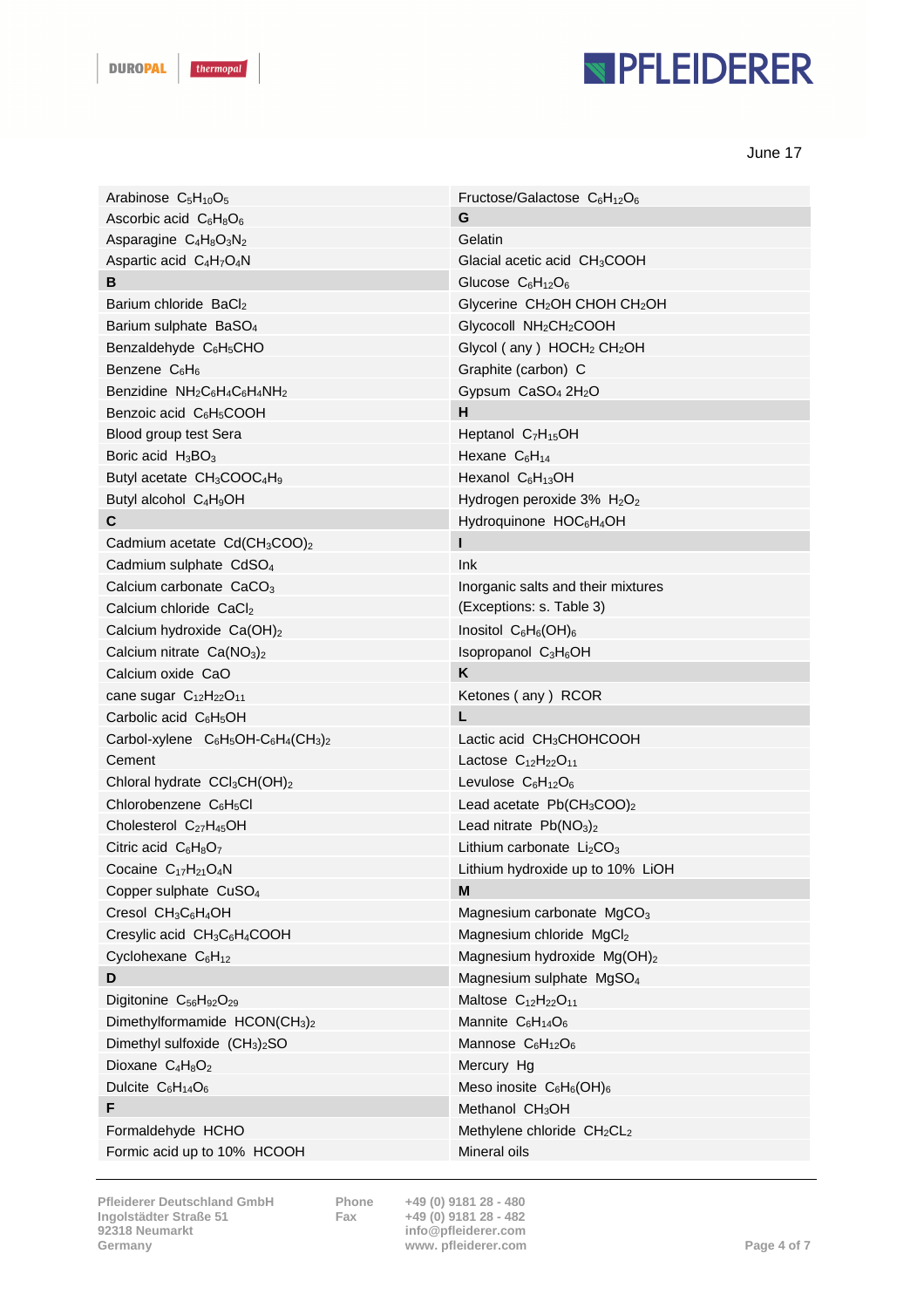# **NPFLEIDERER**

|                                                                                               | June 17                                                                  |
|-----------------------------------------------------------------------------------------------|--------------------------------------------------------------------------|
| Mineral salts (Exceptions: s. Table 3)                                                        | Sodium hydrogen carbonate NaHCO <sub>3</sub>                             |
| N                                                                                             | Sodium bisulfite $N$ aHSO <sub>3</sub>                                   |
| Nail polish                                                                                   | Sodium hydroxide up to 10% NaOH                                          |
| Nail polish remover                                                                           | Sodium hyposulphite Na <sub>2</sub> S <sub>2</sub> O <sub>4</sub>        |
| Nickel sulphate NiSO <sub>4</sub>                                                             | Sodium nitrate NaNO <sub>3</sub>                                         |
| Nicotine $C_{10}H_{14}N_2$                                                                    | Sodium phosphate Na <sub>3</sub> PO <sub>4</sub>                         |
| O                                                                                             | Sodium silicate Na <sub>2</sub> O <sub>3</sub> Si                        |
| Octanol (octyl alcohol) C <sub>8</sub> H <sub>18</sub> O                                      | Sodium sulphate Na <sub>2</sub> SO <sub>4</sub>                          |
| Oleic acid CH <sub>3</sub> (CH <sub>2</sub> )7CH:CH(CH <sub>2</sub> )7COOH                    | Sodium sulphide Na <sub>2</sub> S                                        |
| Olive oil                                                                                     | Sodium sulphite Na <sub>2</sub> SO <sub>3</sub>                          |
| P                                                                                             | Sodium tartrate $Na2C4H4O6$                                              |
| P-aminoacetophenone NH <sub>2</sub> C <sub>6</sub> H <sub>4</sub> COCH <sub>3</sub>           | Sodium thiosulfate Na <sub>2</sub> S <sub>2</sub> O <sub>3</sub>         |
| Paraffin oil                                                                                  | Sorbitol $C_6H_{14}O_6$                                                  |
| Paraffin $CnH2n+2$                                                                            | Starch                                                                   |
| Pentanol $C_5H_{12}OH$                                                                        | Stearic acid $C_{17}H_{35}COOH$                                          |
| Percaulic acid HCLO <sub>4</sub>                                                              | Styrene C <sub>6</sub> H <sub>5</sub> CH:CH <sub>2</sub>                 |
| Phenol & phenolic derivatives $C_6H_5OH$                                                      | Sugar and sugar derivatives $H_{22}O_{11}$                               |
| Phenolphthalein C <sub>20</sub> H <sub>14</sub> O <sub>4</sub>                                | Sulphur S                                                                |
| p-Nitrophenol C <sub>6</sub> H <sub>4</sub> NO <sub>2</sub> OH                                | T                                                                        |
| Potassium chloride KCI                                                                        | Talcum Mg3[Si4O10 (OH)2]                                                 |
| Potassium hydroxide up to 10% KOH                                                             | Tannin C <sub>76</sub> H <sub>52</sub> O <sub>46</sub>                   |
| Potassium iodate KIO <sub>3</sub>                                                             | Tartaric acid $C_4H_8O_6$                                                |
| Potassium nitrate KNO <sub>3</sub>                                                            | Tetrachloromethane CCI <sub>4</sub>                                      |
| Potassium Sodium tartrate KNaC <sub>4</sub> H <sub>4</sub> O <sub>6</sub>                     | Tetrahydrofuran C <sub>4</sub> H <sub>8</sub> O                          |
| Potassium sulphate K <sub>2</sub> SO <sub>4</sub>                                             | Tetralin $C_{10}H_{12}$                                                  |
| Potassium tartrate $K_2C_4H_4O_6$                                                             | Thiourea NH <sub>2</sub> CSNH <sub>2</sub>                               |
| Potassium aluminium sulphate KAI(SO <sub>4</sub> ) <sub>2</sub>                               | Thymol $C_{10}H_{14}O$                                                   |
| Potassium bromate KBrO <sub>3</sub>                                                           | Toluene $C_6H_5CH_3$                                                     |
| Potassium bromide KBr                                                                         | Trehalose $C_{12}H_{22}O_{11}$                                           |
| Potassium carbonate $K_2CO_3$                                                                 | Trichloroethylene C <sub>2</sub> HCl <sub>3</sub>                        |
| Potassium hexacyanoferrate K4Fe(CN)6                                                          | Tryptophan C <sub>11</sub> H <sub>12</sub> O <sub>2</sub> N <sub>2</sub> |
| Propanol C <sub>3</sub> H <sub>7</sub> OH                                                     | Turpentine                                                               |
| 1,2-Propylenglycol CH <sub>3</sub> CHOHCH <sub>2</sub> OH                                     | U                                                                        |
| Pyridine C <sub>5</sub> H <sub>5</sub> N                                                      | Urea solution $CO(NH2)2$                                                 |
| $\mathsf{R}$                                                                                  | Uric acid $C_5H_4N_4O_3$                                                 |
| Raffinose C <sub>18</sub> H <sub>32</sub> O <sub>11</sub> 5H <sub>2</sub> 0                   | $\pmb{\mathsf{V}}$                                                       |
| Rhamnose $C_6H_{12}O_5H_2O$                                                                   | Vanillin C <sub>8</sub> H <sub>8</sub> O <sub>3</sub>                    |
| S                                                                                             | W                                                                        |
| Salicylic acid C <sub>6</sub> H <sub>4</sub> OHCOOH                                           | Water $H_2O$                                                             |
| Salicylic aldehyde C <sub>6</sub> H <sub>4</sub> OH CHO                                       | X                                                                        |
| Sodium acetate CH <sub>3</sub> COONa                                                          | Xylene $C_6H_4(CH_3)_2$                                                  |
| Sodium carbonate Na <sub>2</sub> CO <sub>3</sub>                                              | z                                                                        |
| Sodium chloride NaCl                                                                          | Zinc chloride $ZnCl2$                                                    |
| Sodium citrate Na <sub>3</sub> C <sub>6</sub> H <sub>5</sub> O <sub>7</sub> 5H <sub>2</sub> 0 | Zink sulfate ZnSO <sub>4</sub>                                           |
| Sodium diethyl barbiturate NaC <sub>8</sub> H <sub>11</sub> N <sub>2</sub> O <sub>3</sub>     |                                                                          |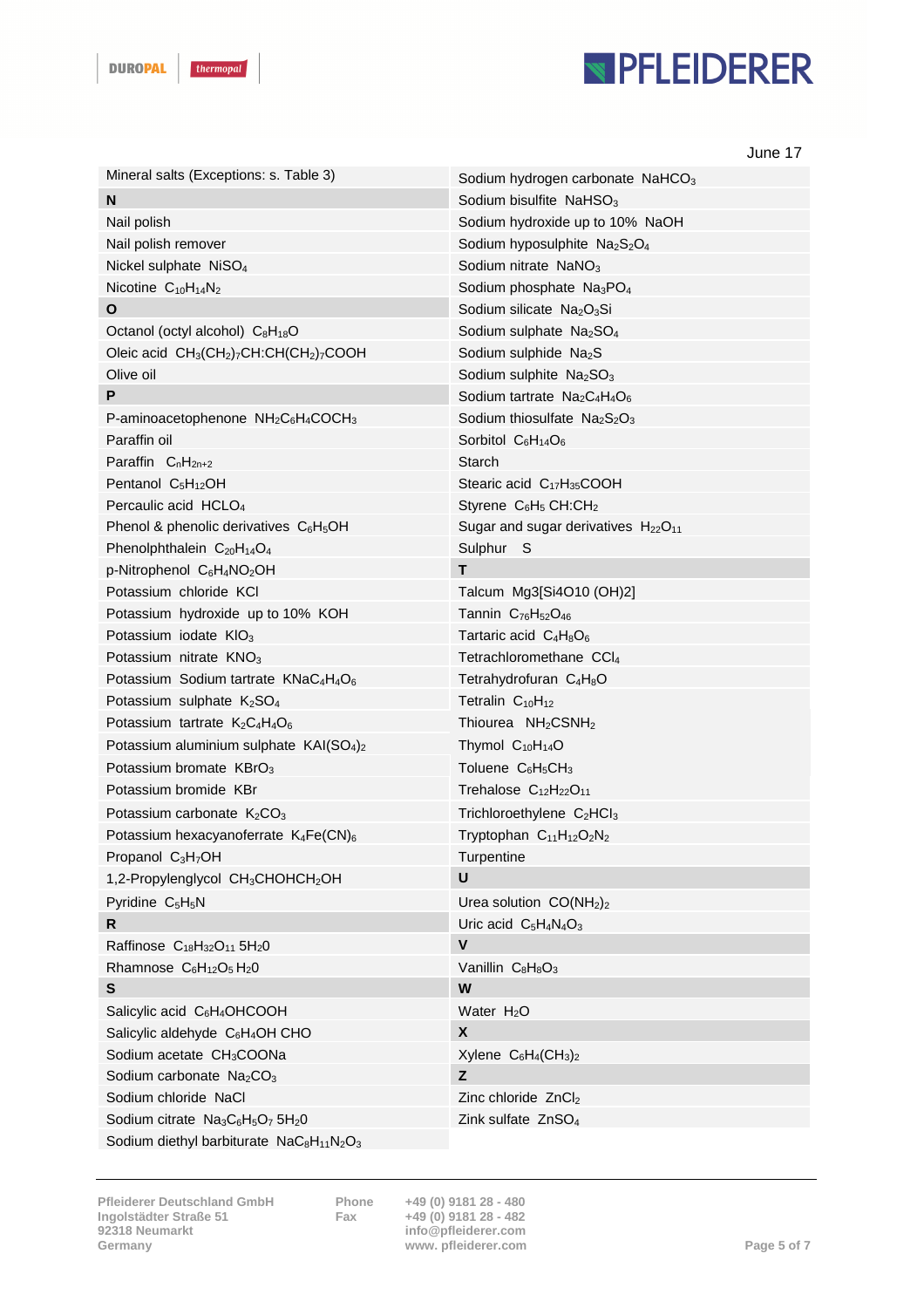

#### June 17

Some chemicals might cause damage to melamine surfaces depending on their pH value, exposure time, and temperature. The following substances must therefore be allowed to act for only a short period of time, at maximum for 10 to 15 minutes. in this time, the surface must first be wiped clean with a moist cloth and then wiped dry.

Table 3:

| Substances causing laminate surface damage after prolonged exposure |                                                            |  |
|---------------------------------------------------------------------|------------------------------------------------------------|--|
| Aluminium chloride $AICI3$                                          | Millon's reagent $OHg2NH2Cl$                               |  |
| Amidosulfonic acid NH <sub>2</sub> SO <sub>3</sub> H                | Nitric acid up to $10\%$ HNO <sub>3</sub>                  |  |
| Ammonium hydrogen sulphate NH <sub>4</sub> HSO <sub>4</sub>         | Oxalic acid COOH COOH                                      |  |
| Arsenic acid up to approx. $10\%$ H <sub>3</sub> AsO <sub>4</sub>   | Phosphoric acid up to 10% $H_3PO_4$                        |  |
| Crystal violet (Gentian violet) $C_{25}H_{30}N_3Cl$                 | Picric acid $C_6H_2OH(NO_2)_3$                             |  |
| Dyes and bleaching agents                                           | Potassium chromate $K_2$ CrO <sub>4</sub>                  |  |
| Ferric chloride<br>FeCl                                             | Potassium di-chromate $K_2Cr_2O_7$                         |  |
| Ferrous chloride FeCl <sub>3</sub>                                  | Potassium hydrogen sulphate KHSO <sub>4</sub>              |  |
| Formic acid up to 10% HCOOH                                         | Potassium hydroxide over 10% KOH                           |  |
| Fuchsine $C_{19}H_{19}N_3O$                                         | Potassium iodide KI                                        |  |
| Hydrochloric acid up to 10% HCl                                     | Potassium permanganate KMnO <sub>4</sub>                   |  |
| Hydrogen peroxide $3-30\%$ H <sub>2</sub> O <sub>2</sub>            | Silver nitrate $AgNO3$                                     |  |
| Inorganic acids up to 10%                                           | Sodium hydrogen sulphate NaHSO <sub>4</sub>                |  |
| $I$ odine $I$ <sub>2</sub>                                          | Sodium hydroxide over 10% NaOH                             |  |
| Lithium hydroxide over approx 10% LiOH                              | Sodium hypochlorite (chlorine bleach) NaOCI                |  |
| Mercuric di-chromate HgCr <sub>2</sub> O <sub>7</sub>               | Sulphuric acid up to $10\%$ H <sub>2</sub> SO <sub>4</sub> |  |
| Methylene Blue $C_{16}H_{18}N_3CIS$                                 |                                                            |  |

The chemicals listed in Table 4 cause irreversible laminate surface damage. Any contact, no matter how brief, should therefore be avoided.

Table 4:

| Substances causing irreversible laminate-surface damage |                            |  |
|---------------------------------------------------------|----------------------------|--|
| Adhesives (chemically hardened)                         | Hydrochloric acid* HCI     |  |
| Amidosulfonic acid* NH <sub>2</sub> SO <sub>3</sub> H   | Hydrofluoric acid* HF      |  |
| Inorganic acids* eg                                     | Hydrogen bromide* HBr      |  |
| Aqua regia* $HNO3 + HCl = 1:3$                          | Nitric acid* $HNO3$        |  |
| Arsenic acid $H_3AsO_4$                                 | Phosphoric acid* $H_3PO_4$ |  |
| Chrome sulphuric acid* $K_2Cr_2O_7 + H_2SO_4$           | Sulfuric acid* $H_2SO_4$   |  |
| Formic acid* HCOOH                                      |                            |  |

\* in concentrations over 10%